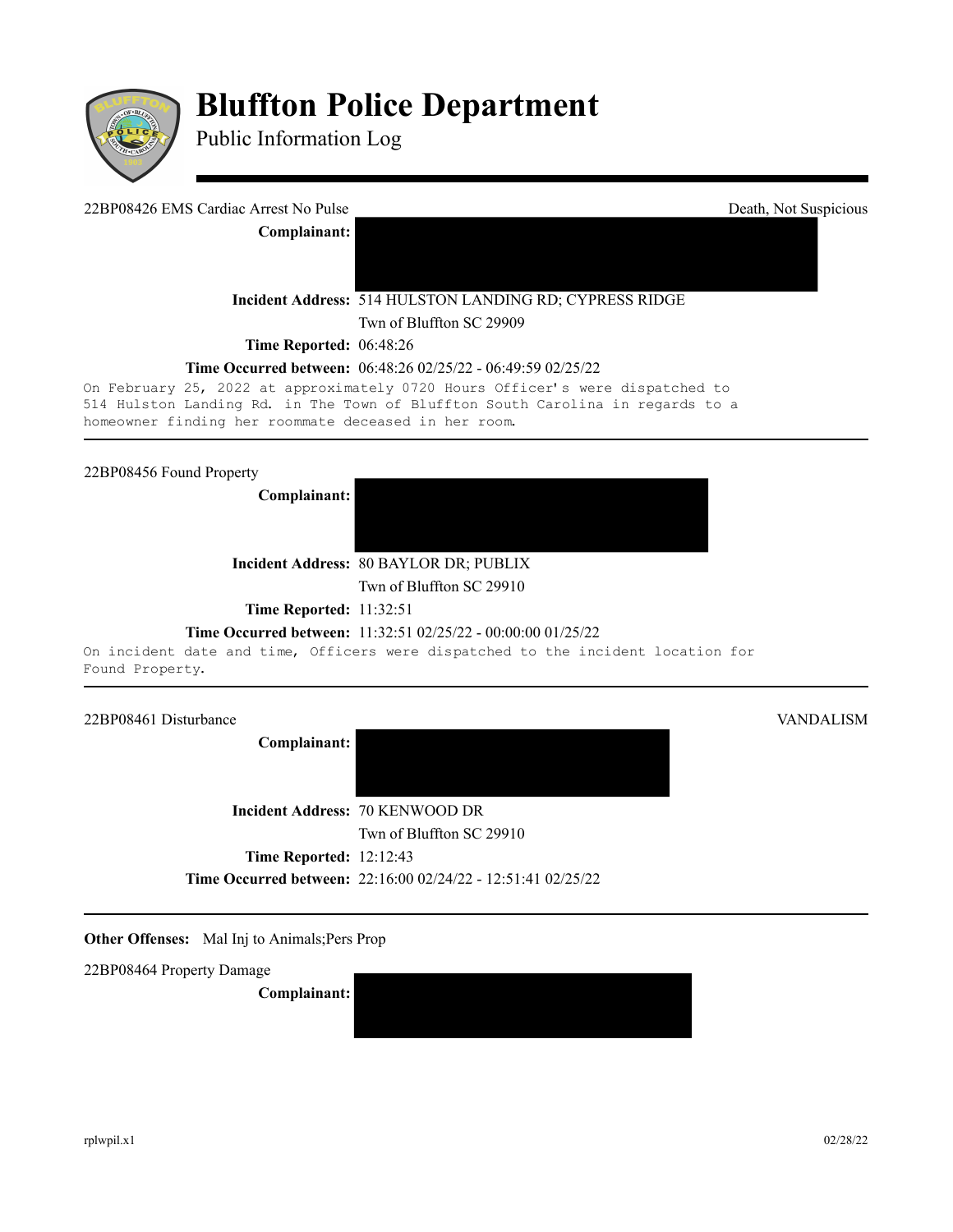

# **Incident Address:** 4374 BLUFFTON PKWY; NEIGHBORS CAR WASH Twn of Bluffton SC 29910

**Time Reported:** 13:59:07

**Time Occurred between:** 13:59:07 02/25/22 - 13:59:07 02/25/22

SUPPLEMENTAL SUBMITTED BY OFFICER MONTERO

SYPNOSIS:

On Friday, February 25, 2022 at approximately 1422 hours, I, Officer Montero was dispatched to 4374 Bluffton Parkway (Island Carwash), in the Town of Bluffton, County of Beaufort, State of South Carolina in regards to property damage.



#### **Time Occurred between:** 21:35:00 02/25/22 - 22:11:50 02/25/22

On 2/25/2022 at 2206 hours, OFFICERS responded to the incident location in reference to a possible kidnapping. Upon arrival, OFFICERS discovered a possible solicitation of a minor. Investigation ongoing.



22BP08579 Traffic Stop TRAFFIC OFFENSE

**Complainant: Incident Address:** BLUFFTON PKWY / BLUFFTON RD Bluffton SC 29910 **Time Reported: 01:32:45**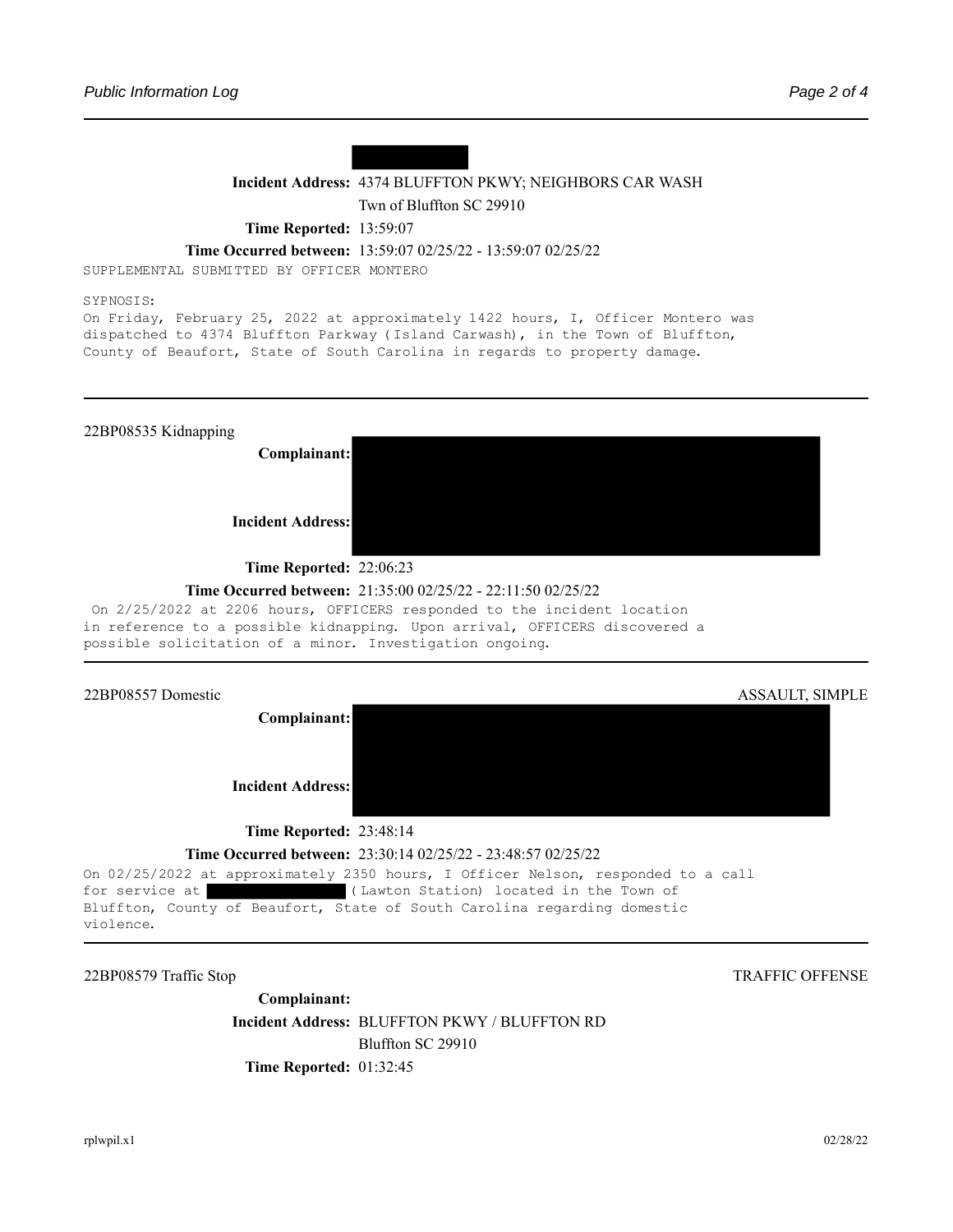#### **Time Occurred between:** 01:32:45 02/26/22 - 01:32:45 02/26/22

Synopsis:

On Saturday, February 26, 2022 at approximately 0132 hours, I, Corporal A. King conducted a traffic stop in the area of Bluffton Pkwy and Bluffton Rd.

#### 22BP08607 Assist Other ASSIST OTHER AGENCY

**Complainant:** 

# **Incident Address:** BUCKWALTER PKWY / MAY RIVER RD

Bluffton SC

**Time Reported:** 07:30:54

### **Time Occurred between:** 07:30:54 02/26/22 - 07:35:29 02/26/22

On 02/26/2022 at approximately 0730 hours, Officers were dispatched to the intersection of May River Rd and Buckwalter Pkwy in reference to a single vehicle accident.

#### 22BP08615 Abandoned Vehicle

**Complainant:** 

#### **Incident Address:** 185 GOETHE RD; MC RILEY SPORTS COMPLEX

Twn of Bluffton SC 29910

**Time Reported: 09:36:06** 

#### **Time Occurred between:** 12:00:00 02/24/22 - 09:38:02 02/26/22

On 02/26/2022 at approximately 0936 hours, Officers were dispatched to 185 Goethe Rd, Bluffton, SC 29910 (MC Riley Sports Complex) in reference to an abandoned camper being left in the parking lot.

22BP08759 Harassing Phone Calls

**Complainant:** 

**Incident Address:** 2 SPIRIT WAY; HERITAGE @ NEW RIVER

Twn of Bluffton SC 29910

**Time Reported: 00:14:34** 

#### **Time Occurred between:** 00:14:44 02/27/22 - 00:20:34 02/27/22

On 2/27/2022 at 0014 hours, OFFICERS responded to the incident location in reference to harassment by telephone.

**Complainant:** 

#### 22BP08762 Traffic Stop DRUG, NARCOTIC VIOLATION

rplwpil.x1 02/28/22